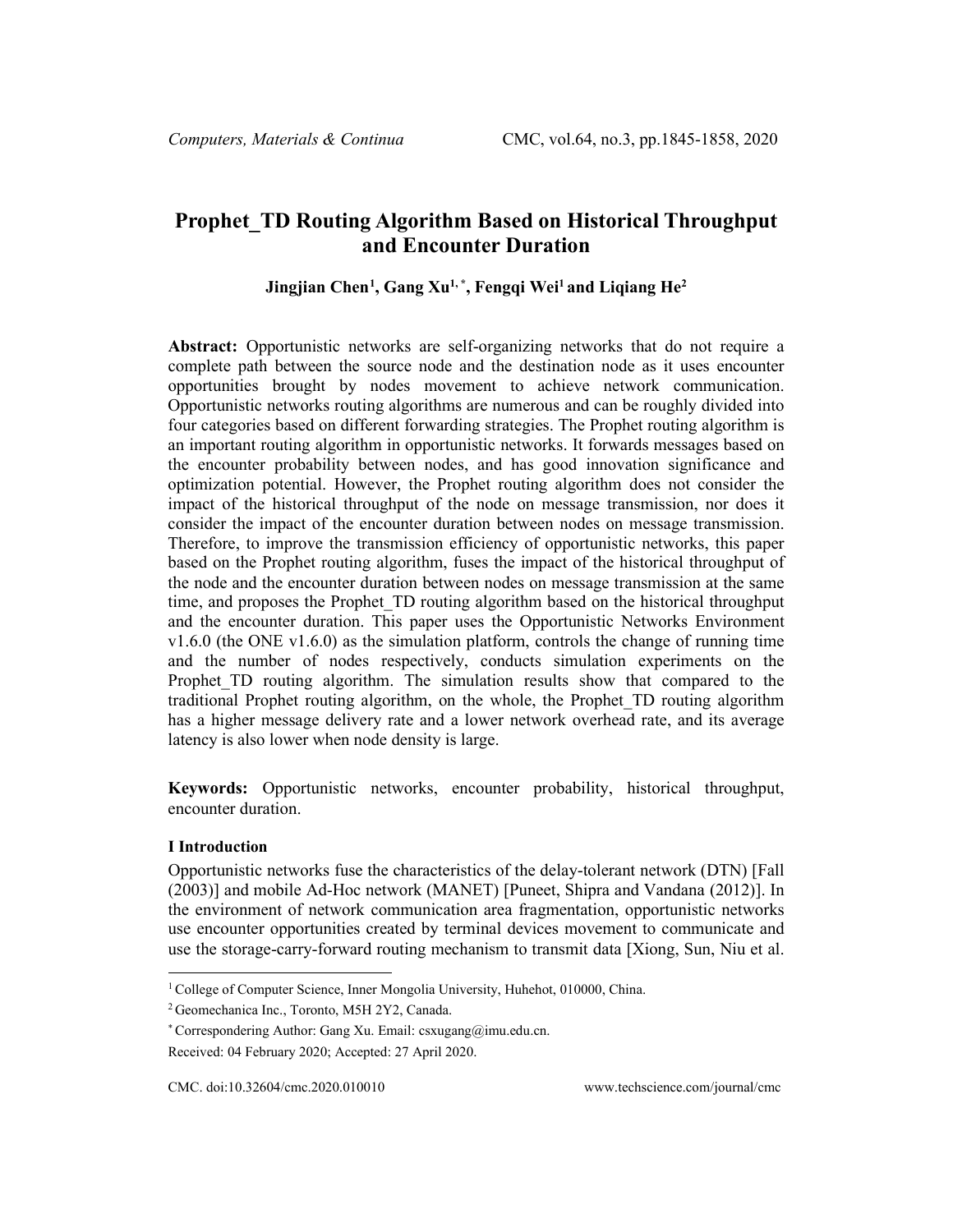(2009)]. With the development of the opportunistic networks technology, it has played an increasingly important role in multiple fields, such as mobile device networks, vehicle network systems, remote areas networks, wartime communication networks and so on [Huang (2019)]. At the same time, fusing opportunistic networks technology and artificial intelligence technology can realize the detection of environment, such as air quality detection [Wang, Kong, Guan et al. (2019)] and so on. Therefore, opportunistic networks have important research significance.

Based on different forwarding strategies, the routing algorithms of opportunistic networks are divided into four categories: redundant-based routing algorithms, utilitybased routing algorithms, utility-redundant-hybrid routing algorithms and active-motionbased routing algorithms [Xiong, Sun, Niu et al. (2009)]. In the redundancy-based routing algorithm, each message is replicated or encoded to generate multiple redundant messages spreading across networks and uses the multi-path parallel transmission to improve message transmission performance. The representative routing algorithms include the Epidemic routing algorithm [Vahdat and Becker (2000); Nekovee (2009)], Spray and Wait routing algorithm [Spyropoulos, Psounis and Raghavendra (2005)] and so on. The utility-based routing algorithm is similar to traditional network message transmission, uses a single path and single message replication, and uses network state information to determine the next-hop node. The representative routing algorithms include the Seek and Focus routing algorithm [Spyropoulos, Psounis and Raghavendra (2004)], Context-Aware routing algorithm [Musolesi, Hailes and Mascolo (2005)] and so on. The utility-redundant-hybrid routing algorithm fuses the characteristics of the first two types of algorithms, that is, each message generates multiple redundant messages and each redundant message is forwarded to the destination node according to the utilitybased routing algorithm. The representative routing algorithms include the Prophet routing algorithm [Lindgren, Doria and Schelen (2003)] Spray and Focus routing algorithm [Spyropoulos, Psounis and Raghavendra (2007)] and so on. In the activemotion-based routing algorithm, some nodes communicate with other nodes through active movement in the deployment area. The representative routing algorithms include the Message Ferrying routing algorithm [Zhao, Ammar and Zegura (2004)] and so on.

#### **2 Related work**

The Prophet routing algorithm [Lindgren, Doria and Schelen (2003)] is a message transmission algorithm based on the encounter probability. In this algorithm, each node in networks calculates the probability value of itself reaching the destination node. When two nodes encounter, the message is delivered to the node which has a higher probability value, until the message reaches the destination node. But the algorithm only considers a part of influencing factors when calculating the encounter probability between nodes. To this end, researchers have considered the node energy, network bandwidth, physical cache, encounter duration and other influencing factors, and have improved the algorithm to varying degrees.

Ahmed et al. [Ahmed, Mohamed, Mohammed et al. (2013)] proposed a new forwarding strategy based on the predictability control, retransmission times threshold and battery energy consumption of the Prophet routing algorithm, improves the network throughput.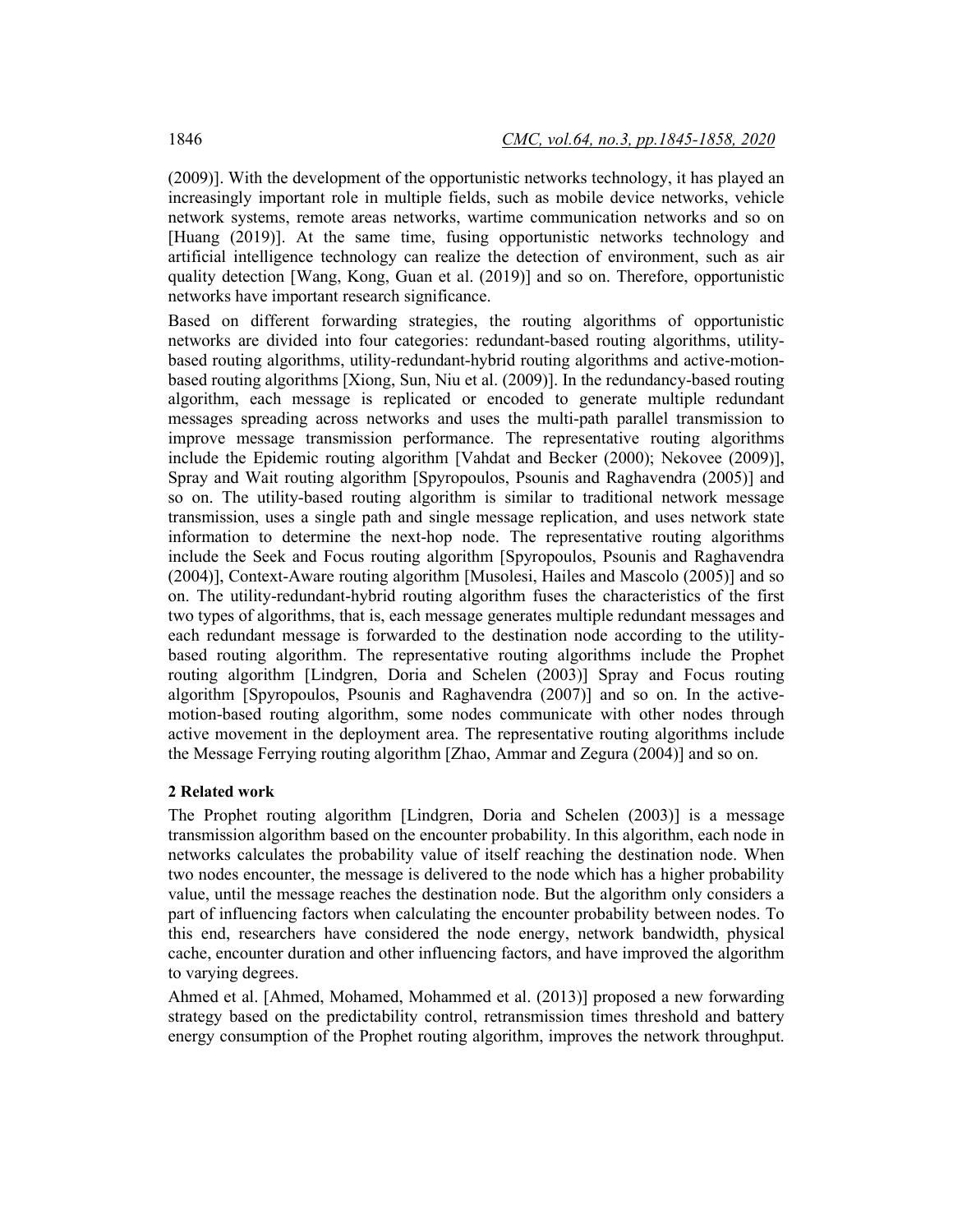Shi et al. [Shi, Mu, Shen et al. (2014)] calculated the message forwarding degree of the node by using the encounter probability between the node and the destination node, it is used to determine the number of copies of the forwarded message. Then the P-DFM routing algorithm is proposed, reduces the number of copies in networks by half. Han et al. [Han and Chung (2015)] proposed an improved Prophet routing algorithm by using the Epidemic routing algorithm to transmit messages when the forwarding counter and the hop counter were less than or equal to the threshold value, comprehensively optimizes the delivery rate, network overhead rate and average latency. Vang et al. [Vang, Saavedra and Yang (2015)] proposed a new routing algorithm that helps alleviate the amount of unnecessary message duplicates by introducing ferry nodes that have the capability of deleting messages that have already been delivered to destination nodes in networks. This routing algorithm cuts down the amount of copies within the network by half, thereby reduces the overhead rate and improves the delivery rate. Zhou [Zhou (2015)] evaluated the node reliability based on the history of message replacement in the cache and proposed the R-Prophet routing algorithm, ensures that the message is transmitted between reliable nodes. Ahmad et al. [Ahmad, Fathima, Jain et al. (2017)] proposed the Fuzzy-Prophet routing algorithm by fusing the Prophet routing algorithm and the Fuzzy model, solves the information fuzzy problem of the node in opportunistic networks to a certain extent. Bista et al. [Bista and Rawat (2017)] proposed the EA-Prophet routing algorithm by fusing the residual energy of the node and the utility value of the physical buffer used to store and forward messages, reduces the consumption of network resources. Mezouary et al. [Mezouary, Houmz, Jalil et al. (2017)] proposed a Prophet-RAIP5 routing algorithm based on the RAID5 technology and the multipath routing, increases the security of message transmission in opportunistic networks. Du et al. [Du, Wu, Yoshinaga et al. (2018)] proposed the vehicular delay tolerant network (VDTN) routing algorithm which combines the message deliver strategy of Prophet routing algorithm with the message copy control strategy of Spray and Wait routing algorithm, outperforms other well-known DTN routing algorithms in terms of the delivery ratio, average latency and overhead rate. Kumar et al. [Kumar, Tripathy, Dwivedi et al. (2018)] deduced a new initialization constant and a new aging constant based on genetic algorithm. These two new constants optimize the calculation model of the encounter probability, thereby improving the accuracy of the encounter probability. Ren et al. [Ren, Liu, Ji et al. (2018)] proposed the first incentive mechanism of nodes based on data storage by using the blockchain technology, greatly reduces the computing power and greatly saves the storage space of nodes. Singh et al. [Singh, Bera and Pamula (2018)] proposed the Prophet routing algorithm based on packet replication control by using the incentive mechanism based on replication control and the forwarding mechanism based on community, reduces the selfish behavior of nodes. Geetha et al. [Geetha and Sankar (2018)] proposed an energy efficient routing algorithm based on multi criterion fuzzy, its node throughput, network lifetime, delivery rate, routing overhead rate and bandwidth utilization have all been improved to varying degrees. Ramadan et al. [Ramadan, Tawfik and Riad (2018)] find a route satisfying minimum energy consumption and other QoS requirements such as minimum delay and maximum packet delivery ratio by using linear programming technique. Qin et al. [Qin, Wang, Wang et al. (2019)] proposed the Probabilistic Routing scheme based on Game Theory (PRGT) to stimulate cooperation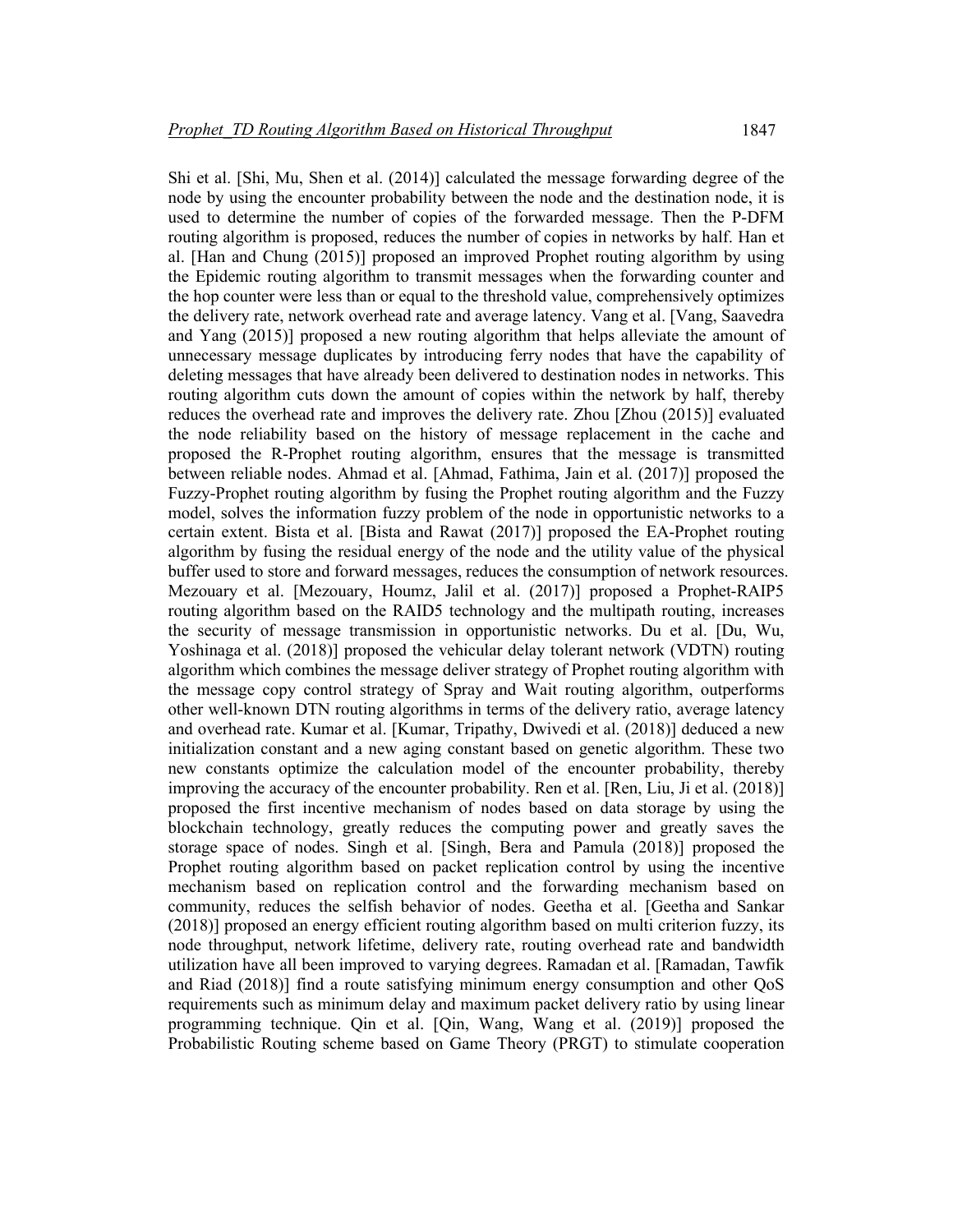among selfish nodes, effectively improves the delivery rate and reduces the average latency. Shabalala et al. [Shabalala, Shibeshi and Khalid (2019)] proposed the energyaware Prophet routing algorithm by endowing the Prophet routing algorithm with a new energy sensing mechanism, reduces the energy consumption of the node. Wang et al. [Wang, Gao, Liu et al. (2019)] proposed a distributed routing schema with data fusion by using neural networks, which has better performance in terms of energy consumption and network lifetime. Wang et al. [Wang, Kong, Li et al. (2019)] proposed a dual-chaining watermark scheme for data integrity protection, which ensures that the data integrity without any distortion. And compared with existing single chaining watermark methods, it improves the data accuracy, data security and network lifetime.

Although the above-mentioned algorithms improve the performance of opportunistic networks to a certain extent, they do not fuse the impact of the historical throughput of the node and the encounter duration between nodes on message transmission at the same time. The historical throughput of the node reflects the performance of the node in terms of the energy, bandwidth and cache [Ma and Li (2018)]. The performance of the node and the encounter duration between nodes have an important impact on the stability of opportunity communication link and the quality of message transmission [Zhang, Wang and Zhang (2015); Wang, Tao, Zhang et al. (2017)].

# **3 Prophet\_TD routing algorithm based on historical throughput and encounter duration**

Definition 1. Encounter probability. The possibility of node A and node B encounter in the subsequent time slice can be expressed quantitatively as the encounter probability.

When node A and node B encounter, they will update the encounter probability respectively, as shown in Eq. (1):

$$
P_{(a,b)} = P_{(a,b)old} + (1 - P_{(a,b)old}) \times P_{init} \tag{1}
$$

 $P_{(a,b)old}$  is the last encounter probability of two nodes,  $P_{init}$  is the initialization constant and generally 0.75.

If node A and node B do not encounter in a period, they will update the encounter probability respectively, as shown in Eq. (2):

$$
P_{(a,b)} = P_{(a,b)old} \times \alpha^k \tag{2}
$$

 $\alpha$  is the reduction factor, reflects the impact level of time change on the encounter probability, *k* is the number of time slices since the last encounter of two nodes.

If node A and node B often encounter, node B and node C also often encounter, the three nodes are transitive and they will update the encounter probability respectively, as shown in Eq. (3):

$$
P_{(a,c)} = P_{(a,c)old} \times (1 - P_{(a,c)old}) \times P_{(a,b)} \times P_{(b,c)} \times \beta
$$
\n(3)

*β* is the transmit factor, reflects the impact level of transitive between nodes on the encounter probability.

Definition 2. Historical throughput of the node. The ratio of the total amount of the node received and transmitted messages to the total amount of the node created messages,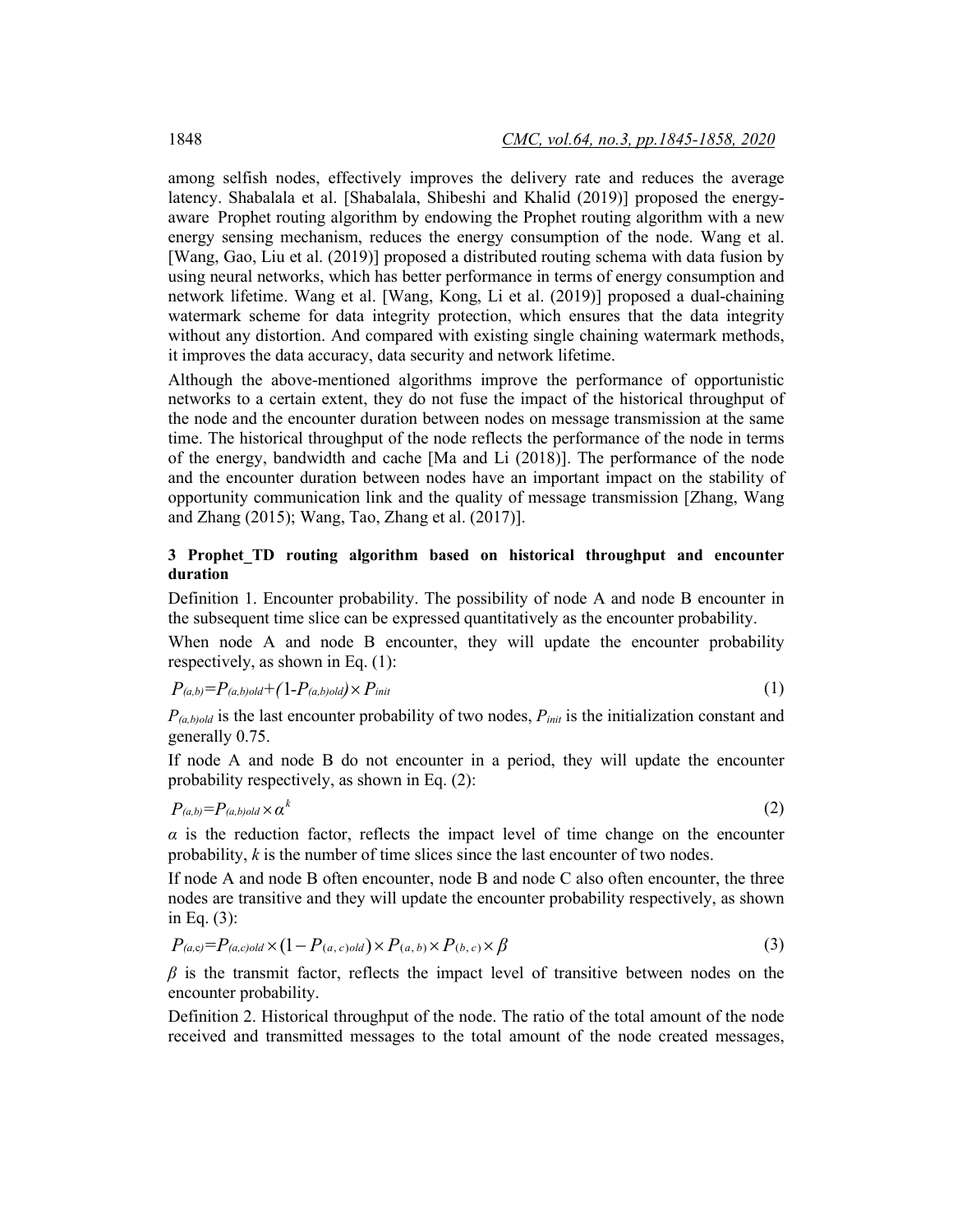which is the historical throughput of the node. Calculating the historical throughput of the node requires calculating the total amount of received and transmitted messages by this node as a relay node, also requires calculating the total amount of created messages by this node as a source node.

The total number of received messages by this node as a relay node is as shown in Eq. (4):

$$
R = r_1 + r_2 + r_3 + r_4 + r_5 + \dots + r_n \tag{4}
$$

 $r_i$  represents the size of a received message,  $n_r$  represents the total number of received messages.

The total number of transmitted messages by this node as a relay node is as shown in Eq. (5):

$$
T = t_1 + t_2 + t_3 + t_4 + t_5 + \dots + t_n \tag{5}
$$

 $t_i$  represents the size of a transmitted message,  $n_i$  represents the total number of transmitted messages.

The total number of created messages by this node as a source node is as shown in Eq. (6):

$$
C = c_1 + c_2 + c_3 + c_4 + c_5 + \dots + c_n \tag{6}
$$

 $c_i$  represents the size of a created message,  $n_c$  represents the total number of created messages.

To sum up, the historical throughput of the node [Ma and Li (2018)] is as shown in Eq. (7):

$$
H = \frac{T}{C + R} \tag{7}
$$

The calculation factor of the encounter probability including the historical throughput is as shown in Eq. (8):

$$
\gamma = 1 + \frac{H}{100} \tag{8}
$$

In opportunistic networks, if node A and node B encounter n times, the encounter duration between nodes [Zhou (2015)] is as shown in Eq. (9):

$$
T_{(a,b)} = T_1 + T_2 + T_3 + T_4 + T_5 + \dots + T_{n-1}
$$
\n(9)

*Ti* represents the duration of i-th encounter between nodes.

The calculation factor of the encounter probability including the encounter duration between nodes is as shown in Eq. (10):

$$
\lambda = 1 + \frac{T_{(a,b)}}{100} \tag{10}
$$

Fusing the historical throughput and the encounter duration, Eq. (11) is obtained from Eqs. (1), (8) and (10):

$$
P_{(a,b) \, td} = P_{(a,b) \, old} + (1 - P_{(a,b) \, old}) \times P_{\text{init}} \times \gamma \times \lambda \tag{11}
$$

*γ* represents the historical throughput of the node, *λ* represents the encounter duration between nodes.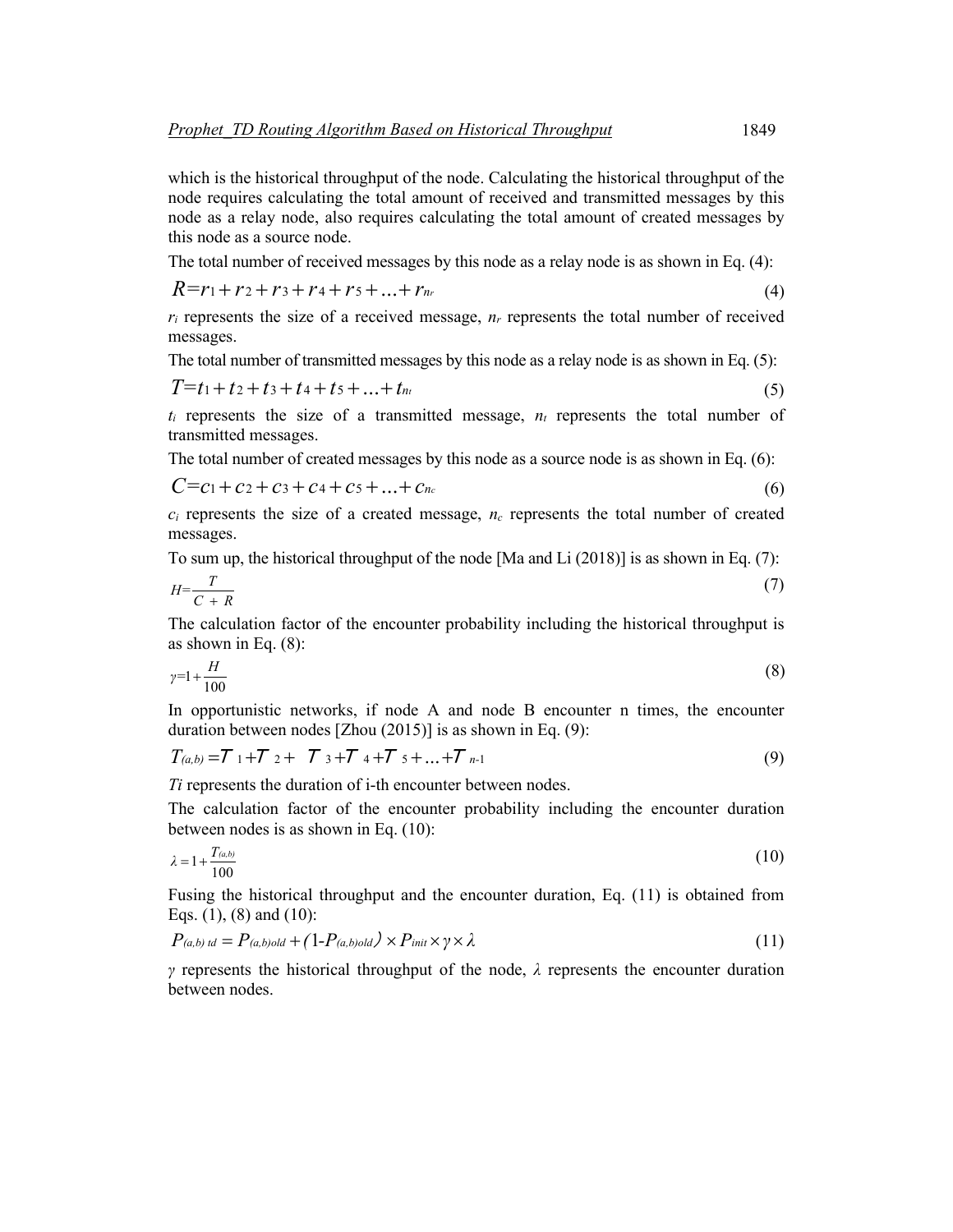The pseudo-code of the algorithm is as follows:

| <b>Algorithm 1.</b> Forward $(G, S, n, k)$ .                               |                                                                       |  |  |  |
|----------------------------------------------------------------------------|-----------------------------------------------------------------------|--|--|--|
| <b>Require:</b> G is the forwarded messages set, S is the relay nodes set, |                                                                       |  |  |  |
|                                                                            | n is the receiver's ID, k is the limit of message copies in networks. |  |  |  |
| <b>Ensure:</b>                                                             | Forward messages in G to node n.                                      |  |  |  |
| 1:                                                                         | <b>Procedure</b> Forward $(G, S, n, k)$                               |  |  |  |
| 2:                                                                         | for all msg $\in$ G do $\triangleright$ msg: one message in G.        |  |  |  |
| 3:                                                                         | if msg.HasReached==true then                                          |  |  |  |
| 4:                                                                         | continue;                                                             |  |  |  |
| 5:                                                                         | end if                                                                |  |  |  |
| 6:                                                                         | if msg.DNI== $n$ then $\triangleright$ DNI: Destination-Node-ID.      |  |  |  |
| 7:                                                                         | Forward msg to n;                                                     |  |  |  |
| 8:                                                                         | msg.HasReached=true;                                                  |  |  |  |
| 9:                                                                         | msg.Content=null;                                                     |  |  |  |
| 10:                                                                        | end if                                                                |  |  |  |
| 11:                                                                        | end for                                                               |  |  |  |
| 12:                                                                        | for all $msg \in G$ do                                                |  |  |  |
| 13:                                                                        | <b>if</b> msg.HasReached==true <b>then</b>                            |  |  |  |
| 14:                                                                        | continue;                                                             |  |  |  |
| 15:                                                                        | end if                                                                |  |  |  |
| 16:                                                                        | if msg.DNI != n then                                                  |  |  |  |
| 17:                                                                        | Forward msg to s; $\triangleright$ s: a relay node in S.              |  |  |  |
| 18:                                                                        | $msg.k=msg.k+1;$                                                      |  |  |  |
| 19:                                                                        | if $msg.k = k$ then                                                   |  |  |  |
| 20:                                                                        | Delete msg;                                                           |  |  |  |
| 21:                                                                        | end if                                                                |  |  |  |
| 22:                                                                        | end if                                                                |  |  |  |
| 23:                                                                        | end for                                                               |  |  |  |

The text description of the algorithm is as follows:

For transmitting messages, the source node which carrying the messages set G encounters the relay nodes set S. Each of these relay nodes has different historical throughput and the different encounter duration with the destination node with ID n. The message in G has at most k copies.

Step 1: For the message in G that can be directly transmitted to the destination node, it is transmitted to the destination node directly. After successful transmission, delete the message. This step corresponds to lines 2 to 11 in the algorithm.

Step 2: For the message in G that cannot be directly transmitted to the destination node, it is transmitted to the relay node s which has the largest encounter probability. In this way, the relay node S becomes the new source node which carrying the message. While transmitting a message, add a copy of the message. If the number of message copies reaches k, delete the message. This step corresponds to lines 12 to 23 in the algorithm.

Step 3: Repeat the above process until the end of the operation.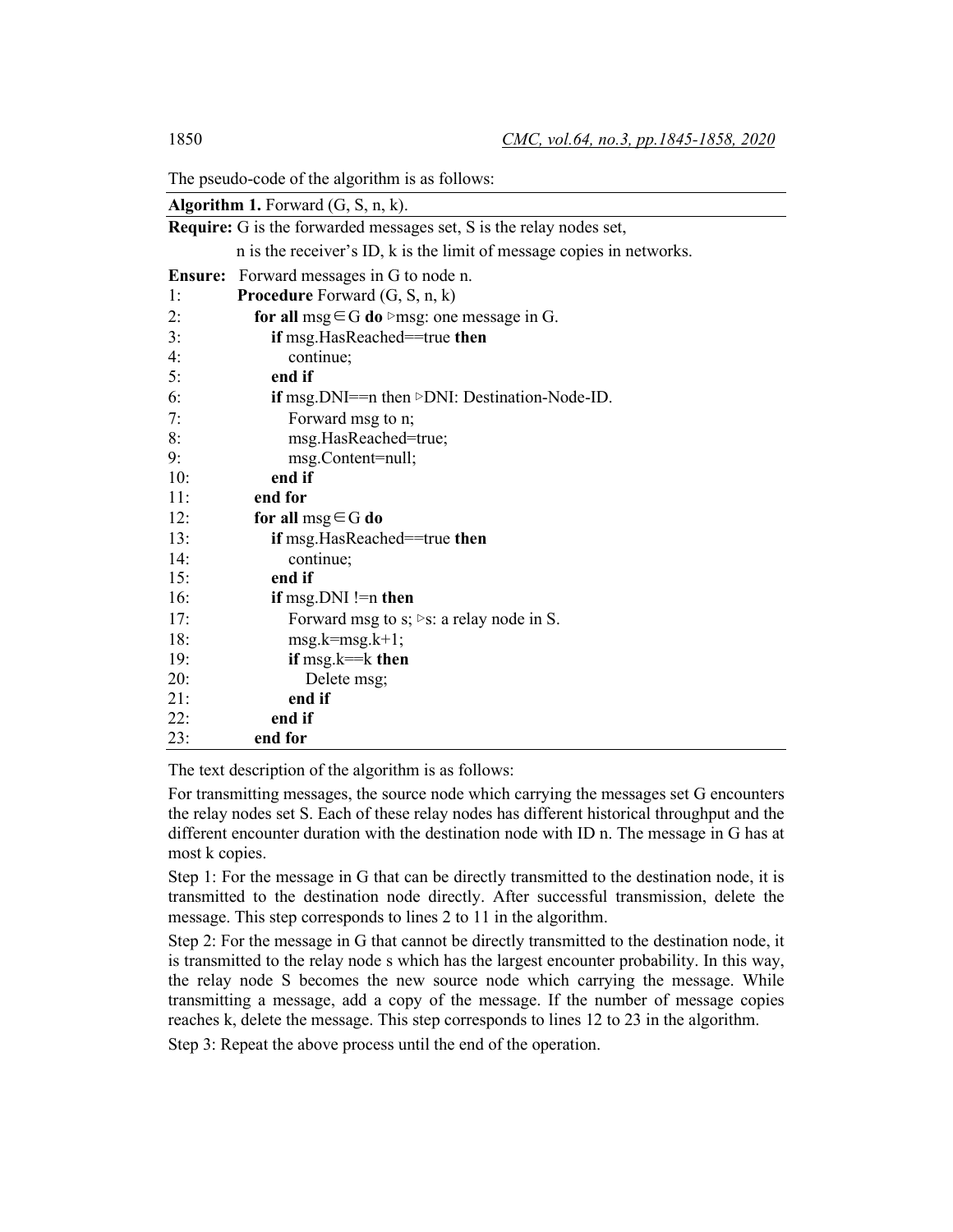#### **4 Simulation**

# *4.1 Environment settings*

This paper uses the ONE v1.6.0 as the simulation platform to compare the Prophet\_TD routing algorithm with three classic routing algorithms: the Epidemic routing algorithm, FirstContact routing algorithm and Prophet routing algorithm to evaluate the performance of the Prophet TD routing algorithm. The ONE v1.6.0 is a DTN network simulator based on Java, which is supported by the Nokia Research Center in Finland, it can simulate the performance of opportunistic networks under different routing algorithms [Wang, Wang and Sui (2012)]. The simulation experiment is divided into two groups: the first group controls the change of simulation time and keeps other parameters unchanged, the second group controls the change of the number of nodes and keeps other parameters unchanged. The specific environment parameter settings see Tab. 1:

| Category                        | Parameter                       | Values                                                             |
|---------------------------------|---------------------------------|--------------------------------------------------------------------|
| Computer configuration          | <b>CPU</b>                      | i7 9700K                                                           |
|                                 | <b>GPU</b>                      | RTX2080TI-11G×4                                                    |
|                                 | <b>OS</b>                       | Windows10 Professional                                             |
|                                 | <b>RAM</b>                      | 128 <sub>G</sub>                                                   |
| Scenario settings               | Simulation area                 | Helsinki city map                                                  |
|                                 | Simulation area size (m)        | 4500×3400                                                          |
|                                 | Simulation time (s)             | 10000~90000(First test); 10000(Second test)                        |
|                                 | Transmission carrier            | Bluetooth device                                                   |
|                                 | Transmission range (m)          | 10                                                                 |
|                                 | Transmission speed (KB/s)       | 250                                                                |
|                                 | Message generation interval (s) | $25 - 30$                                                          |
|                                 | Message size (KB)               | $350 - 500$                                                        |
| Pedestrian group characteristic | Groups amount                   | 2                                                                  |
|                                 | Nodes amount                    | $40\times2$ (First test); $40\times2\times80\times2$ (Second test) |
|                                 | Movement model                  | Shortest path map-based movement                                   |
|                                 | Speed $(m/s)$                   | $0.5 - 1.5$                                                        |
|                                 | Buffersize (MB)                 | 5                                                                  |
| Car group characteristic        | Groups amount                   | 1                                                                  |
|                                 | Nodes amount                    | $40\times1$ (First test); $40\times1-80\times1$ (Second test)      |
|                                 | Movement model                  | Shortest path map-based movement                                   |
|                                 | Speed $(m/s)$                   | $2.7 - 13.9$                                                       |
|                                 | Buffersize (MB)                 | 5                                                                  |
| Tram group characteristic       | Groups amount                   | 3                                                                  |
|                                 | Nodes amount                    | $6\times3$                                                         |
|                                 | Movement model                  | Fixed path map-based movement                                      |
|                                 | Speed (m/s)                     | $7 - 10$                                                           |
|                                 | Buffersize (MB)                 | 50                                                                 |

| <b>Table 1:</b> The parameter of the simulation scenario |  |  |
|----------------------------------------------------------|--|--|
|----------------------------------------------------------|--|--|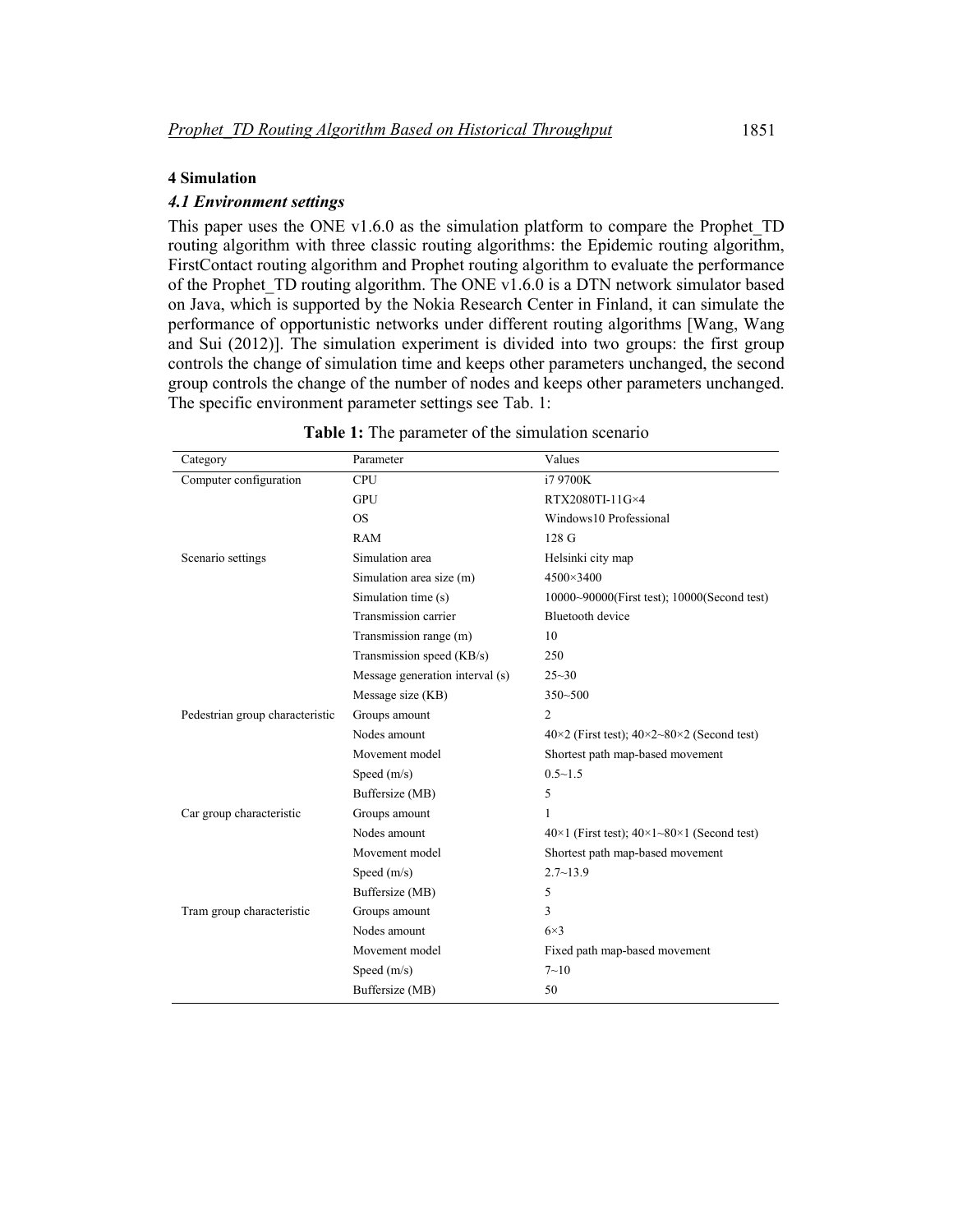# *4.2 Performance index*

At the end of the simulation, the ONE v1.6.0 will generate some indicators in the report file to measure the performance of different routing algorithms in opportunity networks. In this paper, the delivery rate, overhead rate and average latency are selected to evaluate the performance of four routing algorithms.

Definition 3. Delivery rate. The ratio of the total number of all transmitted successfully messages to the total number of all delivered messages.

Definition 4. Overhead rate. The ratio of the total number of all transmitted unsuccessfully messages to the total number of all transmitted successfully messages.

Definition 5. Average latency. The average of elapsed time from the source node to the destination node for all transmitted successfully messages.

## *4.3 Result analysis*

Based on the environment settings of the first set of simulations, the Prophet\_TD routing algorithm is compared with three classic routing algorithms. Their change trend of the delivery rate, overhead rate and average latency is shown in Figs. 1-3.



**Figure 1:** The changing trend of delivery rate of four routing algorithms with increasing time

It can be seen from Fig. 1, in the simulation time interval of 35000 s-45000 s, the FirstContact routing algorithm has the highest delivery rate. Outside this simulation time interval, the Prophet TD routing algorithm has the highest transmission success rate and its change trend is also the most stable. This is because the Prophet\_TD routing algorithm considers the impact of the historical throughput of the node on message transmission, also considers the impact of the encounter duration between nodes on message transmission. The historical throughput of the node is related to node performances such as the node energy, network bandwidth and physical cache, reflects the pros and cons of the node performance to a certain extent. Therefore, considering the impact of the historical throughput of the node on message transmission, the relay node with better performance can be selected, thereby the delivery rate could be improved. The communication link between two nodes with a longer encounter duration is not easy to be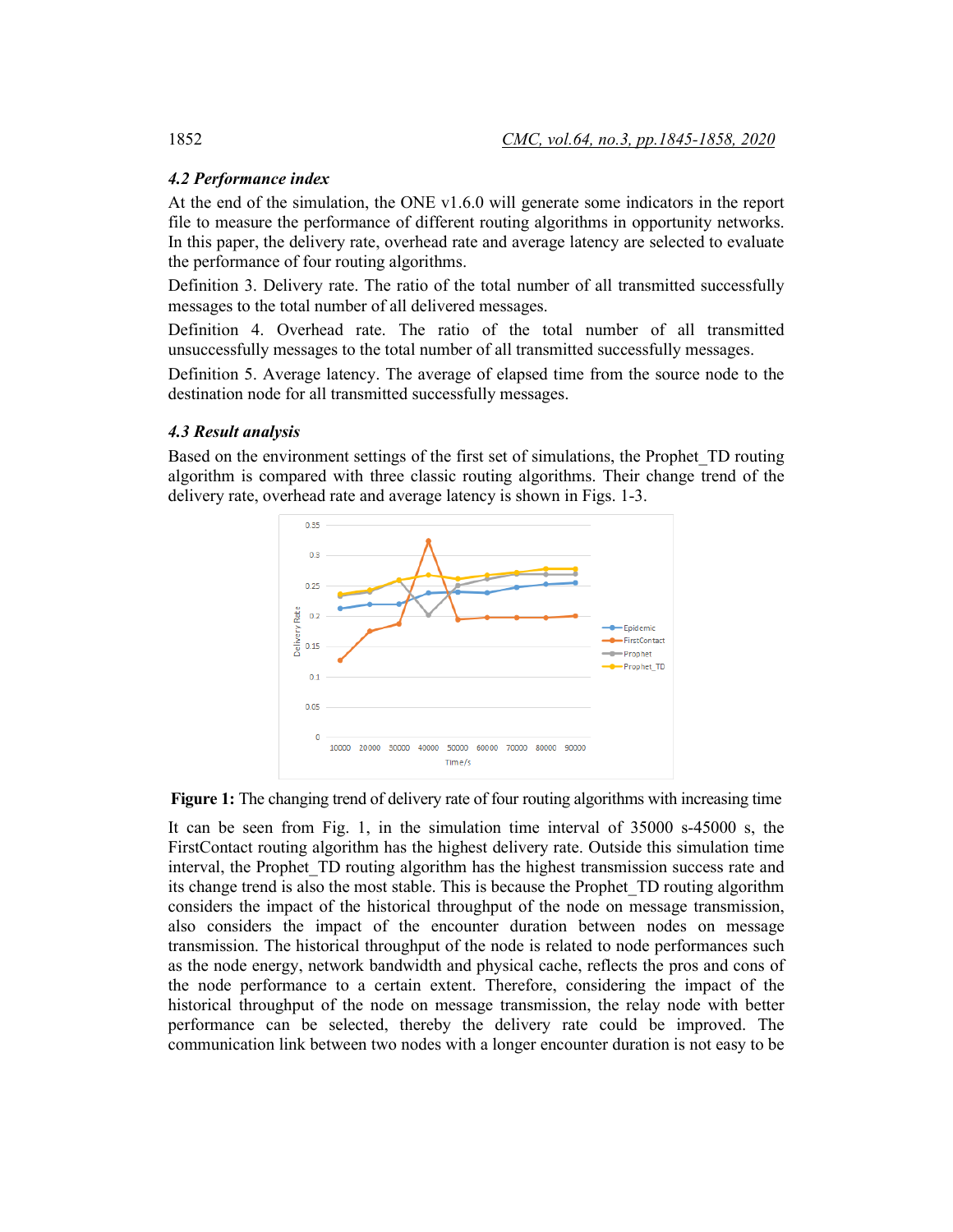

interrupted, ensures the stability of message transmission to a certain extent.

**Figure 2:** The changing trend of overhead rate of four routing algorithms with increasing time

It can be seen from Fig. 2, in general, in addition to the FirstContact routing algorithm, the Prophet TD routing algorithm has the lowest overhead rate. This is because the Prophet TD routing algorithm constructs the throughput factor *γ* and the transmit factor  $\lambda$  based on the historical throughput of the node and the encounter duration between nodes. They improve the accuracy of the encounter probability, thereby improving the rationality of the selection of relay nodes and further reduces the overhead rate of the entire network.



**Figure 3:** The changing trend of average latency of four routing algorithms with increasing time

It can be seen from Fig. 3, in general, in addition to the FirstContact routing algorithm, the Prophet TD routing algorithm has the highest average latency. This is because the Prophet TD routing algorithm takes some time to calculate the historical throughput of the node and the encounter duration between nodes, leads to an increase in the average latency.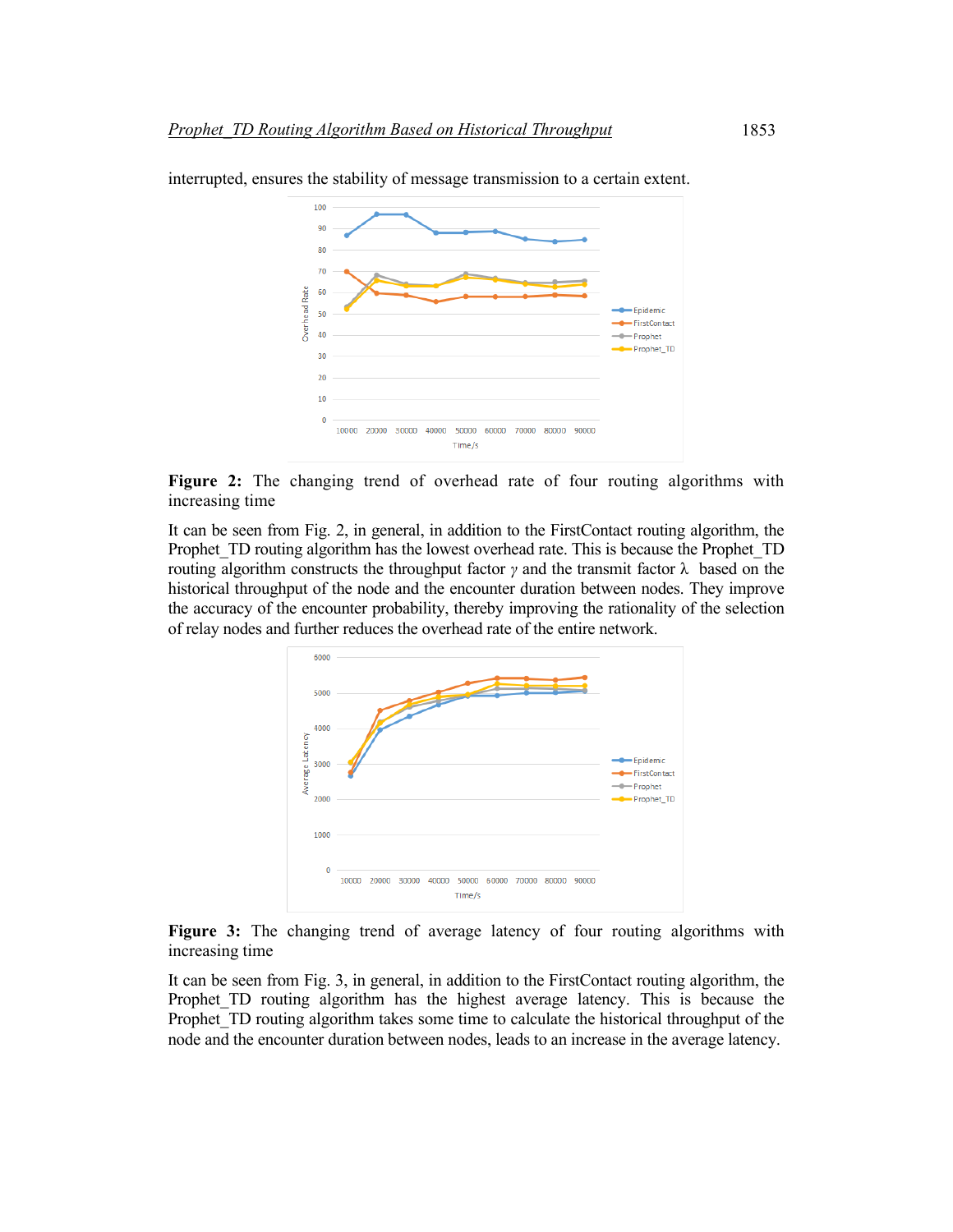Based on the environment settings of the second set of simulations, the Prophet\_TD routing algorithm is compared with three classic routing algorithms. Their change trend of the delivery rate, overhead rate and average latency is shown in Figs. 4-6.



**Figure 4:** The changing trend of delivery rate of four routing algorithms with increasing nodes number

It can be seen from Fig. 4 that when the node density is low, the Prophet routing algorithm and the Epidemic routing algorithm have a higher delivery rate; and when the node density is high, the Prophet TD routing algorithm has a higher delivery rate. This is because when the number of nodes is small, the historical throughput of the node and the encounter duration between nodes does not have a significant impact on message transmission, at this time, adding the two as the calculation factors into the encounter probability formula may reduce the accuracy to a certain extent, results in delivery rate is low. With the number of nodes increases, the impact of the two on message transmission gradually increases, increases the accuracy of the encounter probability and further improves the delivery rate.



**Figure 5:** The changing trend of overhead rate of four routing algorithms with increase nodes number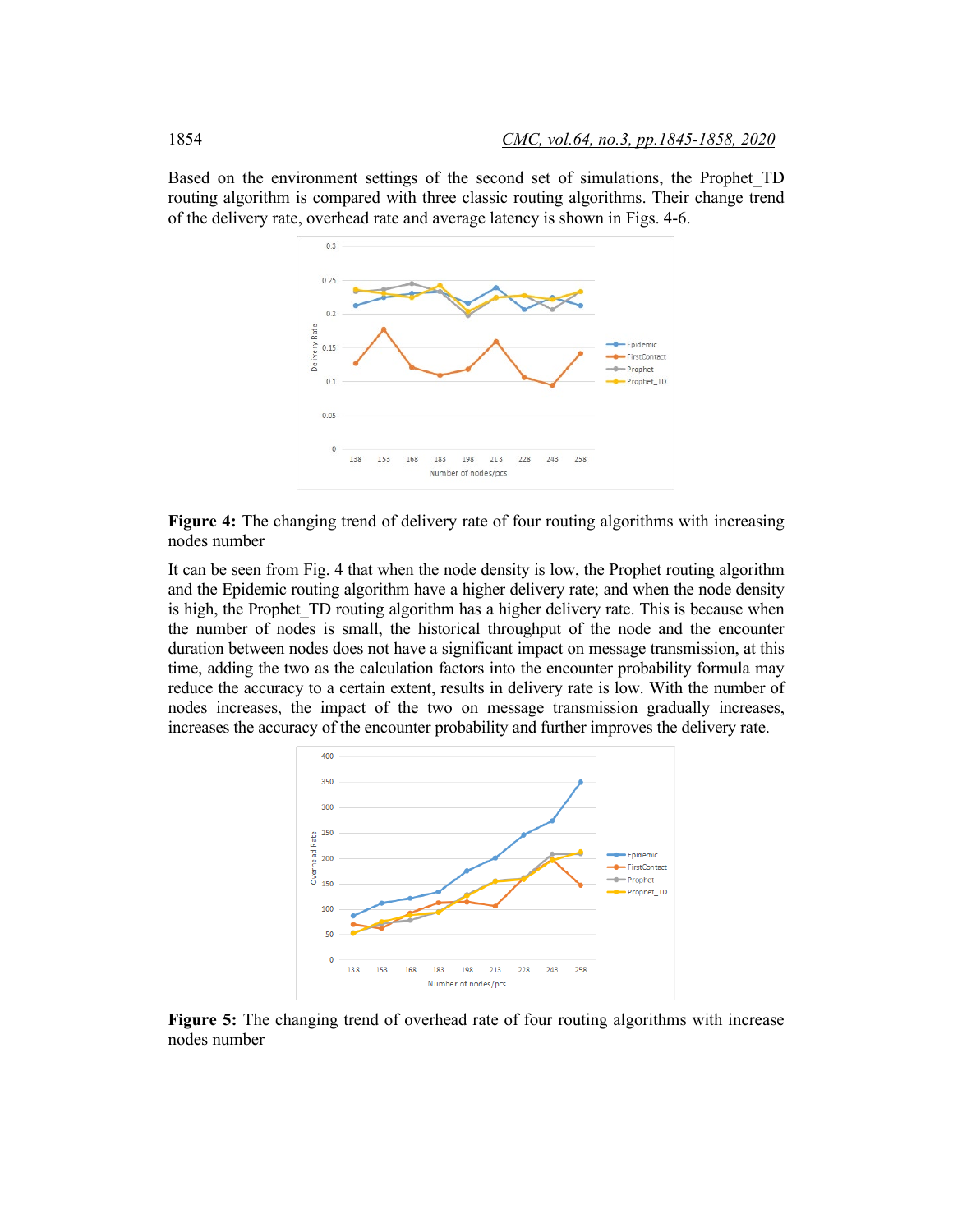It can be seen from Fig. 5 that in general when the node density is low, the overhead rate of the Prophet\_TD routing algorithm is high; and when the node density is high, the overhead rate of the Prophet routing algorithm is high. This is because when the number of nodes is small, the historical throughput of the node and the encounter duration between nodes does not have a significant impact on message transmission, and calculating the two consumes some resources, results in overhead rate is high. With the number of nodes increases, the impact of the two on message transmission gradually increases, reduces the selection range of relay nodes and further reduces the overhead rate of the entire network. The changing trend of the Prophet\_TD routing algorithm is the most stable.



**Figure 6:** The changing trend of average latency of four routing algorithms with increase nodes number

It can be seen from Fig. 6 that when the node density is low and high, the average latency of the Prophet\_TD routing algorithm is lower than the Prophet routing algorithm. This is because when the number of nodes is small, fusing the impact of the historical throughput of the node and the encounter duration between nodes on message transmission can make messages transmitted to relay nodes which have better performance, while calculating the two takes less time, so the average delay is relatively lower. When the number of nodes is large, it takes more time to calculate the historical throughput of the node and the encounter duration between nodes, however, more relay nodes that have better performance are selected, improves the efficiency of message transmission as a whole and further reduces the average delay. When the node density is low, although the average latency of the Epidemic routing algorithm is low, the changing trend of the Epidemic routing algorithm is not stable. And it can be predicted that when the node density is higher the average latency of the Epidemic routing algorithm is not necessarily lower than that of the Prophet\_TD routing algorithm.

In SPMBM mobile model, the encounter distribution between nodes fluctuates violently in the time dimension and the quantity dimension, leads to three performance indexes fluctuate in varying degrees.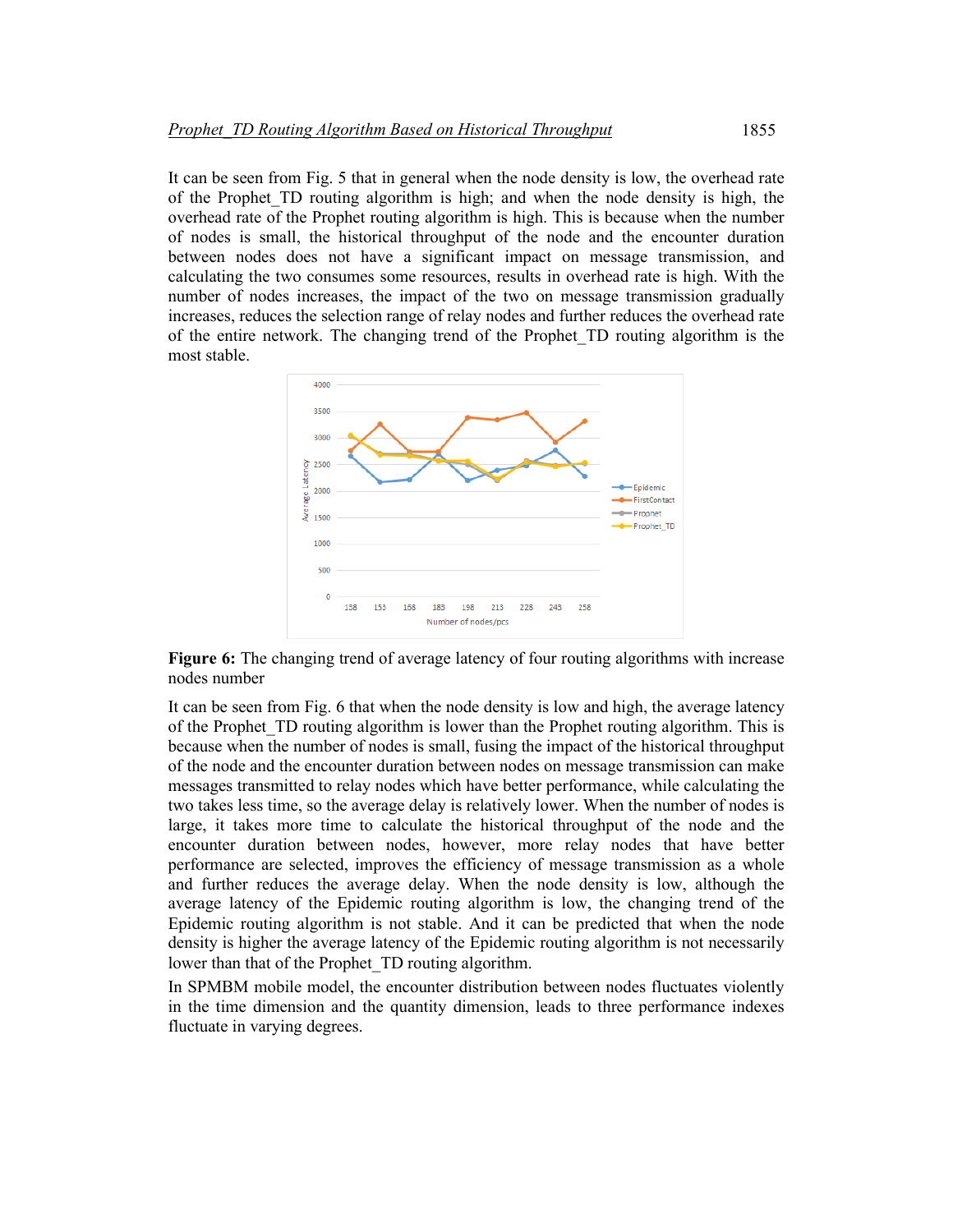# **5 Conclusion**

First, this paper analyzes the advantages and disadvantages of the Prophet routing algorithm and several related routing algorithms. Then, on the basis of the Prophet routing algorithm, fuses the impact of the historical throughput of the node and the encounter duration between nodes on message transmission at the same time, improves the calculation model of the encounter probability and proposes the Prophet\_TD routing algorithm based on the historical throughput and the encounter duration. The simulation results show that to compare the Prophet routing algorithm, when the node density is high, the Prophet\_TD routing algorithm effectively improves the delivery rate, reduces the network overhead rate and the average delay; but when the node density is low, the efficiency of message transmission is not good. Therefore, the next research work is to continue to improve the encounter probability calculation model, so that the efficiency of message transmission can also be improved when the node density is low.

**Funding Statement:** The authors wish to thank the Natural Science Foundation of China under Grant Nos. 61841109, 61662054, Natural Science Foundation of Inner Mongolia under Grand No. 2019MS06031.

**Conflicts of Interest:** The authors declare that they have no conflicts of interest to report regarding the present study.

#### **Reference**

**Ahmad, K.; Fathima, M.; Jain, V.; Fathima, A.** (2017): Fuzzy-prophet: a novel routing protocol for opportunistic network. *International Journal of Information Technology*, vol. 9, no. 2, pp. 121-127.

**Ahmed, E. O.; Mohamed, E. K.; Mohammed, R. E. F.; Lahcen, O.** (2013): New forwarding strategy for prophet routing in delay tolerant networks. Springer-Verlag New York, Inc.

**Bista, B. B.; Rawat, D. B.** (2017): EA-prophet: an energy aware prophet-based routing protocol for delay tolerant networks. *IEEE 31st International Conference on Advanced Information Networking and Applications*, pp. 670-677.

**Du, Z. Y.; Wu, C.; Yoshinaga, T.; Ji, Y. S.** (2018): A prophet-based DTN protocol for VANETs. *IEEE Smartworld, Ubiquitous Intelligence & Computing, Advanced & Trusted Computing, Scalable Computing & Communications, Cloud & Big Data Computing, Internet of People & Smart City Innovation*, pp. 1876-1879.

**Fall, K.** (2003): A delay-tolerant network architecture for challenged internets. *Proceedings of the Conference on Applications, Technologies, Architectures, and Protocols for Computer Communications*, pp. 27-34.

**Geetha, N.; Sankar, A.** (2018): A multi criterion fuzzy based energy efficient routing protocol for ad hoc networks. *Intelligent Automation and Soft Computing*, vol. 24, no. 4, pp. 711-719.

**Han, S. D.; Chung, Y. W.** (2015): An improved prophet routing protocol in delay tolerant network. *The Scientific World Journal*, vol. 2015, pp. 17.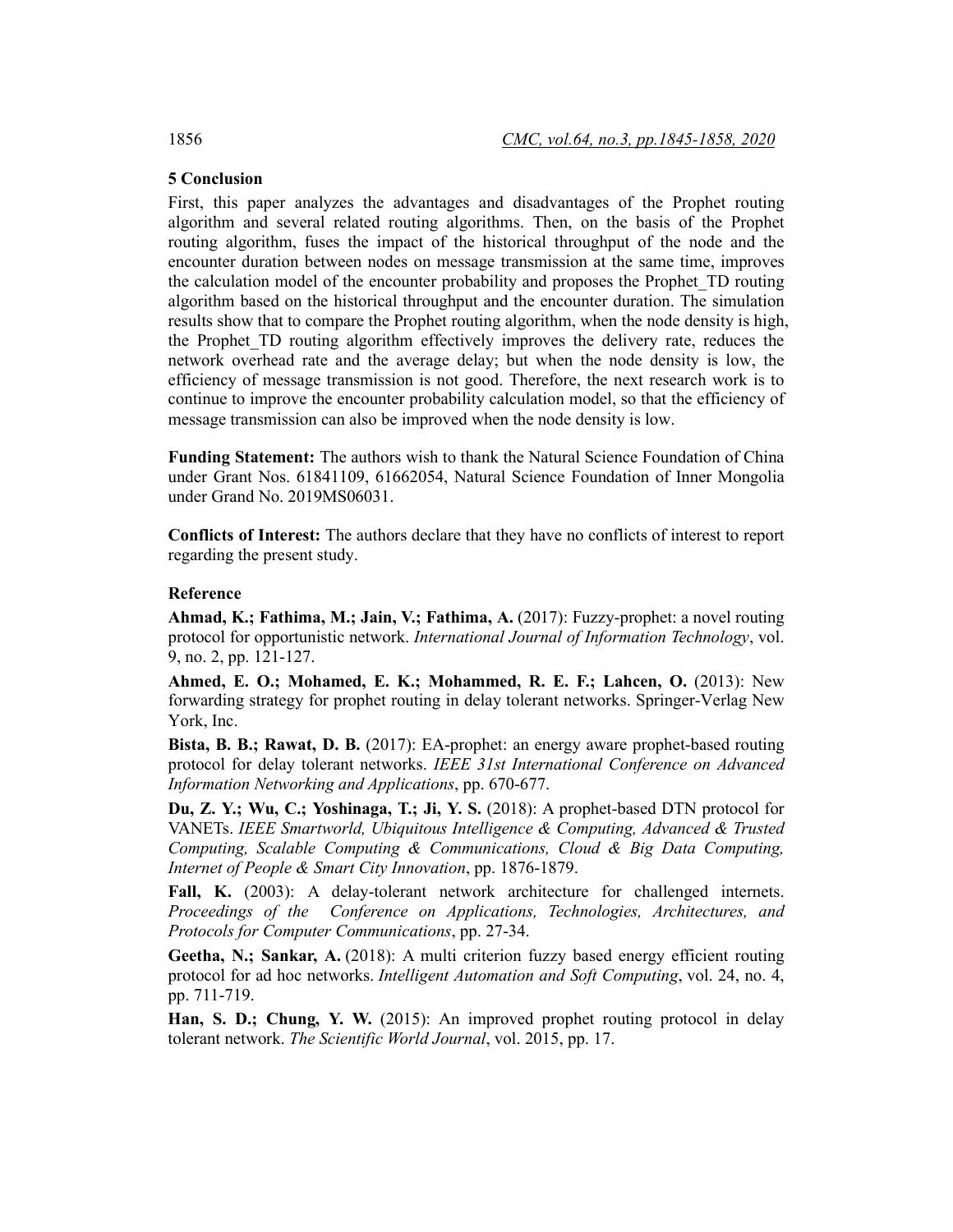**Huang, K.** (2019): Device communication connection scheme based on opportunistic network. *Computer Knowledge and Technology*, vol. 15, no. 13, pp. 41-42.

**Kumar, S.; Tripathy, P.; Dwivedi, K.; Pandey, S.** (2018): Improved prophet routing algorithm for opportunistic networks. *Lecture Notes in Networks and Systems*, vol. 39, no. 25, pp. 303-312.

**Lindgren, A.; Doria, A.; Schelen, O.** (2003): Probabilistic routing in intermittently connected networks. *ACM SIGMOBILE Mobile Computing and Communications Review*, vol. 7, no. 3, pp. 19-20.

**Ma, H.; Li, T.** (2018): Application of probabilistic routing based on throughput ratio in DTN. *Computer Technology and Development*, vol. 28, no. 7, pp. 187-191.

**Mezouary, R. E.; Houmz, A.; Jalil, J.; Koutbi, M. E.** (2015): Prophet-RAIP5: a new approach to secure routing in wireless sensor networks. *IEEE International Conference on Wireless Networks and Mobile Communications*, pp. 1-6.

**Musolesi, M.; Hailes, S.; Mascolo, C.** (2005): Adaptive routing for intermittently connected mobile ad hoc networks. *Proceedings of Wowmom*, vol. 1, no. 1, pp. 183-189.

**Nekovee, M.** (2009): Epidemic algorithms for reliable and efficient information dissemination in vehicular. *IET Intelligent Transport Systems*, vol. 3, no. 2, pp. 104-110.

**Puneet, K. B.; Shipra, S.; Vandana, D.** (2012): Comparative analysis of reactive and proactive protocol of mobile ad-hoc network. *International Journal on Computer Science and Engineering*, vol. 4, no. 7, pp. 1281-1288.

**Qin, X. Y.; Wang, X. M.; Wang, L.; Lin, Y. G.; Wang, X. Y.** (2019): An efficient probabilistic routing scheme based on game theory in opportunistic networks. *Computer Networks*, vol. 149, no. 11, pp. 144-153.

**Ramadan, H.; Tawfik, B. S.; Riad, A. E. M.** (2018): Energy aware routing algorithm in manet using linear programming. *Computer Systems Science and Engineering*, vol. 33, no. 6, pp. 421-428.

**Ren, Y. J.; Liu, Y. P.; Ji, S.; Sangaiah, A. K.; Wang, J.** (2018): Incentive mechanism of data storage based on blockchain for wireless sensor networks. *Mobile Information Systems*, https://doi.org/10.1155/2018/6874158.

**Shabalala, S.; Shibeshi, Z.; Khalid, K.** (2019): *Design of Energy-Aware Prophet and Spray-And-Wait Routing Protocols for Opportunistic Networks*. Springer-Verlag New York, Inc.

**Shi, J.; Mu, W. X.; Shen, J. Y.; Liu, R. J.** (2014): Research on an improved prophet routing algorithm in delay tolerant networks. *Information & Communications,* vol. 2014, no. 1, pp. 12-13.

**Singh, A. K.; Bera, T.; Pamula, R.** (2018): PRCP: packet replication control based prophet routing strategy for delay tolerant network. *IEEE 4th International Conference on Recent Advances in Information Technology*, pp. 1-5.

**Spyropoulos, T.; Psounis, K.; Raghavendra, C. S.** (2004): Single-copy routing in intermittently connected mobile networks. *First Annual IEEE Communications Society Conference on Sensor and Ad Hoc Communications and Networks*, pp. 235-244.